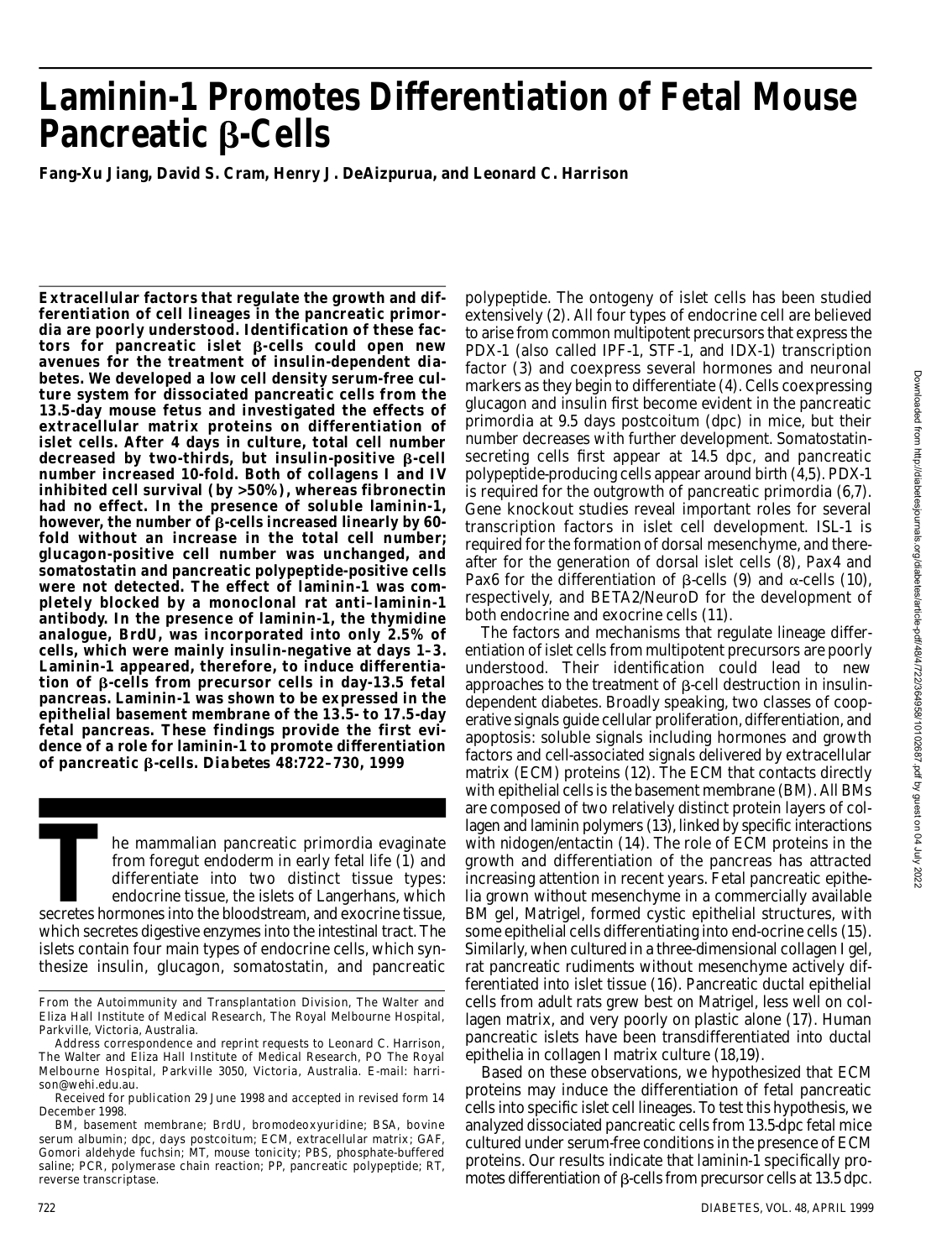## **RESEARCH DESIGN AND METHODS**

**Fetal pancreatic cell preparation.** Dissociated cells were prepared from 13.5-dpc fetal pancreas of CBA mice housed and bred at the Walter and Eliza Hall Institute of Medical Research. The morning of observing a vaginal plug was designated day 0.5 of gestation. Pregnant mice at 13.5 dpc were killed by cervical dislocation, and fetuses were collected into ice-cold sterile mouse tonicity (MT) phosphate-buffered saline (PBS). Fetal pancreases were harvested under an Olympus dissection microscope into RPMI 1640 medium and dissociated in a shaking water bath at 37°C for 11 min in  $Ca^{2+}/Mg^{2+}$ -free PBS containing 0.05% trypsin and 0.02% EDTA, as described for testis by Bucci et al. (20). After dissociation, trypsin was inactivated by addition of 8% bovine serum albumin (BSA) (fraction V; Sigma, St. Louis, MO). The tissue was aspirated several times in a pipette, passed through a 27-gauge needle to make a single cell suspension, and then rinsed in 10 µg/ml DNAse I (Promega, Madison, WI) in RPMI 1640 for 10 min to reduce cellular aggregates. Cell suspensions were filtered through a 70- to 100-µm steel mesh and cen-

trifuged at 400*g* for 5 min, and the supernatant was discarded. The cell pellet was resuspended in Hybridoma medium (GibcoBRL Life Technology, Gaithersburg, MD) and stored on ice. Cells were counted under a hemocytometer, and viability was determined by exclusion of 0.2% trypan blue dye.

**Pancreatic cell culture.** Pancreatic cells were plated in eight-chamber slides (Nunc, Naperville, IL) at 1.5  $\times$  10<sup>4</sup> cells/well in 0.3 ml Hybridoma medium supplemented with 500 U/ml penicillin and 500 µg/ml streptomycin. The cells were cultured in 10% CO<sub>2</sub>, 90% air at 37°C in 100% humidity for 4 days. This culture period was determined by time-response experiments (see Fig. 5*A*) .

**ECM proteins.** Four major ECM proteins were examined. Collagen I was prepared from rat tail tendons as described by Lee et al. (21) and sterilized by filtration through a 0.2-µm filter. Both collagen I and murine collagen IV (GibcoBRL) were diluted in RPMI 1640 medium and added to eight-chamber slides (Nunc) at 37°C for 3–4 h. The slides were washed three times with RPMI medium before plating cells. Laminin-1, prepared from murine Engelbreth-Holm-Swarm (EHS) tumor BM

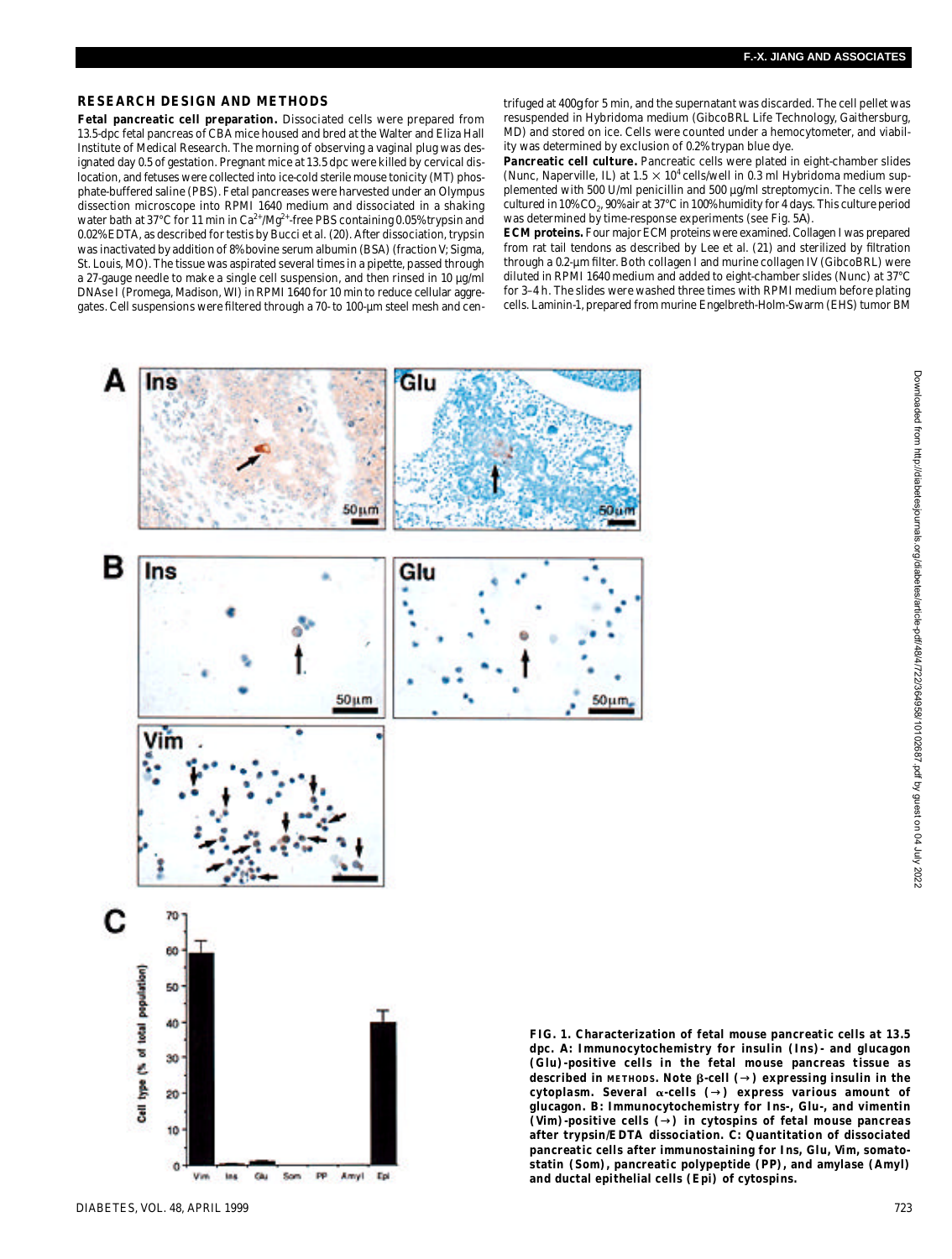(22), was purchased from GibcoBRL. To prevent polymerization, laminin-1 was maintained at 4°C and used directly or first dialyzed at 4°C against Hybridoma medium. Laminin-1 and murine fibronectin (GibcoBRL) were diluted directly into the chilled medium and then added to the cells.

Antibodies. Guinea pig anti-porcine insulin antiserum (1:200) (Chemicon, Temecula, CA, or Dako, Glostrup, Denmark) and mouse monoclonal anti-insulin



**FIG. 2. Effect of collagens I (***A***) and IV (***B***) on total ( ) and insulinpositive (0) cell numbers, and fibronectin with (0) or without (0) collagen I (200 µg/ml) (***C***) on total cell number, of 13.5-dpc mouse pan**creatic cells (1.5  $\times$  10<sup>4</sup> cells/well plated) in culture for 4 days.

IgG1 (clone Z006) (1:100) were purchased from Zymed (San Francisco, CA). Mouse monoclonal anti-BrdU IgG2a (Clone BU-1) was obtained from Amersham Life Science (Buckinghamshire, U.K.). Mouse monoclonal anti-vimentin IgG1 (clone V9) (1:20), a marker of mesenchyme-derived cells, rabbit antisera to porcine glucagon (1:100), human somatostatin (1:200), and pancreatic polypeptide (1:500) were purchased from Dako. Fractionated rabbit antiserum to human -amylase, a marker of acinar cells, was from Sigma. Rat monoclonal anti-mouse laminin- $\alpha$ 1 (clone 198), - $\alpha$ 2 (clone 4H8), and - $\alpha$ 5 (clone 4G6) antibodies were kindly provided by Dr. L. M. Sorokin (Institute of Experimental Medicine, University of Erlangen-Nurnburg, Germany) (23). Rat monoclonal anti–laminin-1 antibody IgG2b (clone LAM-1; ICN Biochemicals, Aurora, OH) and rat IgG2b control antibody (Pharmingen, San Diego, CA) were dialyzed against Hybridoma medium at 4°C before use.

**Immunocytochemistry.** Fetuses from 13.5- and 17.5-dpc mice were fixed overnight with 4% paraformaldehyde in MT-PBS at room temperature. After standard dehydration processing, fetuses were embedded into paraffin and sectioned at 7 µm. The sections were dewaxed, rehydrated, and washed with MT-PBS. For cryostat sections, fetuses were directly snap-frozen in liquid nitrogen and sectioned at 8 µm. The sections were air-dried for 40–60 min and fixed in cold (–2°C) acetone for 10 min for immunofluorescence staining. Cytospins of dissociated cells were air-dried for 40 min and fixed with 4% paraformaldehyde for 10 min. After 4 days of culture, cells were washed twice with warm MT-PBS and fixed with 4% paraformaldehyde for 10 min. In some experiments, 100 µmol/l bromodeoxyuridine (BrdU) (Sigma) was added (24) with laminin-1 to label proliferating cells, and cells were fixed at days 1, 2, 3, and 4 for insulin and BrdU double immunofluorescence staining.

For immunoperoxidase staining, endogenous peroxidase was blocked by 3%  $\mathsf{H}_2\mathsf{O}_2$  in methanol for 8 min. Before antibody staining, non–specific protein binding was blocked by incubation for at least 30 min with MT-PBS containing 2% BSA or 2% normal rabbit serum. Controls were performed by replacing first antibody with preimmune serum from the appropriate species. Tissue sections or cells were incubated with primary antibodies for 90 min at room temperature, followed by three thorough washes with MT-PBS. Horseradish peroxidase conjugated secondary rabbit anti–guinea pig, swine anti-rabbit, or rabbit anti-mouse immunoglobulins (1:80; Dako) were added for 30 min at room temperature, followed by thorough washes. Immunoperoxidase was detected with 3,3'-diaminobenzidine/H<sub>2</sub>O<sub>2</sub> for 4–8 min, and slides were counterstained with hematoxylin. The specificity for insulin staining in cultured cells was confirmed by preincubating guinea pig anti-insulin serum with 10<sup>-5</sup> mol/l recombinant human insulin Humulin (Eli Lilly, Indianapolis, IN). On chamber slides, immunoperoxidase-positive and -negative cells were quantitated in the central strip of each well (a 90  $\times$  90 mm square) under  $\times$ 40 power with an eyepiece graticule (Olympus, Tokyo) calibrated with a micrometer (Olympus).

For immunofluorescence staining, Texas Red conjugated goat anti–guinea pig immunoglobulins (Vector Laboratories, Burlingame, CA) or fluoresein isothyocyanate-conjugated rabbit anti-rat and mouse immunoglobulins (Dako) were incubated for 30 min at room temperature, followed by three thorough washes. Slides were observed and photomicrographed under a Zeiss Axiophot fluo-

rescent microscope or a Fluovert confocal microscope. Histocytochemistry. The Gomori aldehyde fuchsin (GAF) stain (25) was used

to detect insulin in granules. **Reverse transcriptase–polymerase chain reaction.** Reverse transcriptase (RT)-polymerase chain reaction (PCR) was used to detect insulin II mRNA expression. Total RNA was extracted from cultured cells with phenol/guanidine isothiocyanate-based RNAzol B (Cinna/Biotex, Houston, TX) and digested with RNase-free DNase I (Promega) to remove contaminating genomic DNA. RNA was reverse transcribed with mouse mammary tumor virus reverse transcriptase (Promega) in  $1 \times$  transcription buffer containing 0.5 µmol/l random hexanucleotides (Bresatec, Adelaide, South Australia, Australia) and 400 µmol/l dNTPs. Aliquots of the cDNAs were amplified by PCR in  $1 \times$  PCR buffer (Perkin Elmer, Branchburg, NJ) containing 200 µmol/l dNTPs, 1 µmol/l of each primer pair, and 1 U Taq polymerase. The primers for insulin (5' TCTCTACCTGGTGTGTGG 3', 5' TTGCAGTAGTTCTCCAGC 3') and the control housekeeping gene B-actin (5' GTGGGCCGCCCTAGGCACCA 3', 5' CTCTTTGATGTCACGCACGATTTC 3') yielded PCR products of 217 and 530 bp, respectively. PCR reactions were performed for 35 cycles (95°C, 30 s; 65°C, 30 s; 72°C, 30 s), and amplified products were separated in 1.5% agarose gels.

**Statistics.** Data derived from three or more independent experiments are reported as means ± SE, and differences were analyzed by Student's t test.

## **RESULTS**

**Fetal pancreatic cell characterization.** As a baseline, we characterized the 13.5-dpc fetal pancreas at the time of harvest and after cell dissociation. Two types of endocrine cells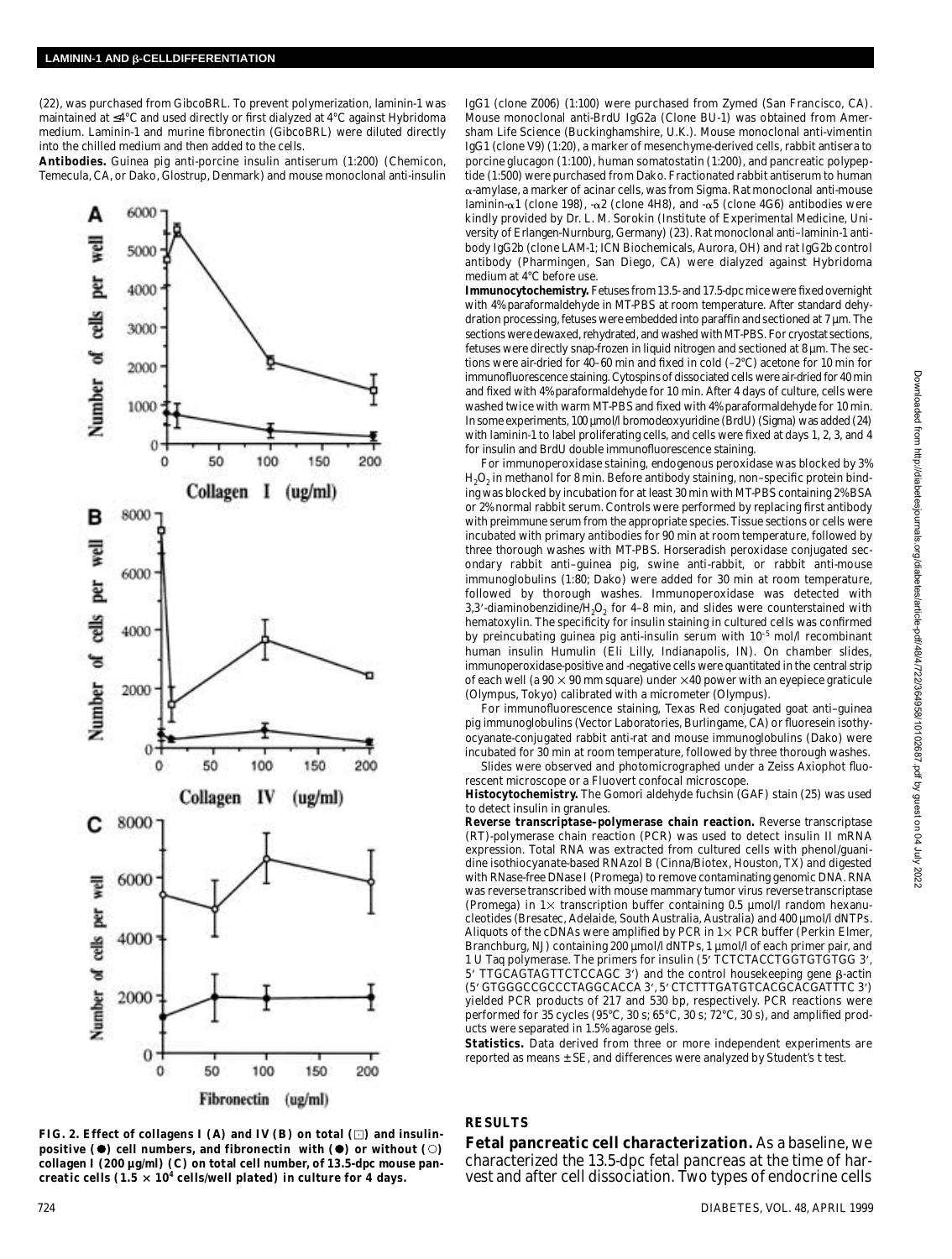were detected, but amylase-positive exocine cells were not detected. Insulin-positive  $(\beta)$  cells were observed occasionally, whereas glucagon-positive  $(\alpha)$  cells, both clustered and scattered in the mesenchymal tissue, were predominant (Fig.  $1A$ ). Somatostatin  $(\delta)$ - and pancreatic polypeptide  $(PP)$ -positive cells were not detected at 13.5 dpc, but first appeared at 15.5 and 17.5 dpc (not shown), respectively. The timed appearance of these endocrine cells is consistent with previous studies (2,4,5,26). After dissection and dissociation with trypsin/EDTA, the 13.5-dpc fetal pancreas yielded ~2 10<sup>4</sup> cells (20797  $\pm$  1849,  $n = 19$ ) that were >95% viable as determined by trypan blue dye exclusion. These dissociated cells were cytospun onto slides and analyzed immunocytochemically (Fig. 1*B*). The major proportion (59%) of the cells exhibited staining for the mesenchymal marker vimentin (Fig. 1*C*), consistent with the quantitation based on cellular morphology 2 h after plating (see below).  $\alpha$ -Cells constituted 1% of the total population, whereas  $\beta$ -cells were only 0.2% of the total population (Fig. 1*C*). Again, δ- and PP-cells were not observed. The remaining 30% of the population was uncharacterized, but presumably comprised mainly epithelial cells (Fig. 1*C*). We attempted to characterize these cells by using a panel of mouse monoclonal anti-human cytokeratin antibodies (CK7, 8, 17, 18, and 20) and a rabbit anti-pan cytokeratin serum. Except for the anti-pan cytokeratin serum, which stained ductal epithelia cells in 17.5-dpc pancreas, none of the other cytokeratin monoclonal antibodies stained any ductal cells at 13.5, 15.5, or 17.5 dpc.

Because the dissociated pancreatic cells at 13.5 dpc were cultured in vitro for 4 days (see below), their equivalent stage of development would be ~17.5 dpc in vivo. Therefore, we also characterized the fetal mouse pancreas at this stage. At 17.5 dpc, islet-like structures were formed with  $\beta$ -cells at the core and  $\alpha$ -,  $\delta$ -, and PP-cells at the periphery surrounded by amylase-positive acinar tissues (not shown).

**Fetal pancreatic cell culture.** To examine cell lineage differentiation, we developed an in vitro serum-free system to culture dissociated fetal pancreatic cells. Hybridoma



**FIG. 3. Characterization of 13.5-dpc fetal mouse pancreatic cells cultured for 4 days in 200 µg/ml laminin-1.** *A***: Immunocytochemistry for insulin (Ins) and glucagon (Glu), and staining with GAF. A representative field ( 40) was photographed to show mostly insulin-positive (**Â**) and one insulin-negative (**˜**) cells. GAF-stained cells** were observed under an oil lens (x100). A representative field **shows three GAF-positive cells of various densities. A represen**tative field  $(x40)$  shows an  $\alpha$ -cell surrounded by numerous **glucagon-negative cells.** *B***: Quantitation of cells cultured in 200 µg/ml laminin-1 for 4 days after immunostaining for Ins, Glu,** somatostatin (Som), pancreatic polypeptide (PP), vimentin (Vim),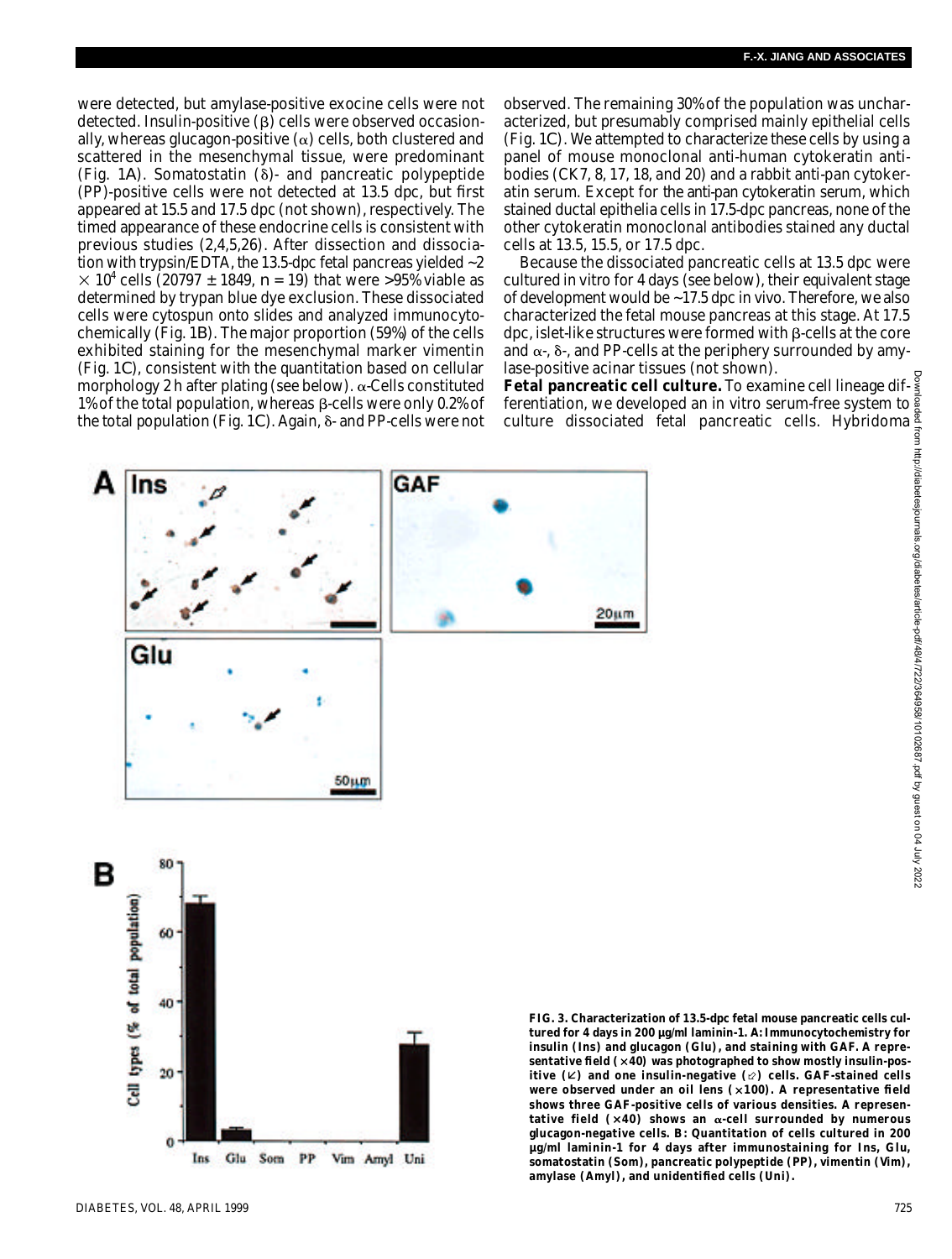

medium, a serum-free complete medium originally formulated to replace essential medium supplemented with 10% serum for the growth of hybridoma and lymphoid cells, was found to be suitable for differentiation of these pancreatic cells. The cell density used, 185 cells/mm<sup>2</sup>, effectively avoided cell-cell contact and allowed analysis of growth and differentiation at the single cell level. Unlike fibroblasts, which began to extend cytoplasmic processes 2 h after plating and appeared as elongated cells 2 days later, epithelial-like cells maintained a spherical morphology. After 4 days in culture, the total number of cells per well was on average one-third of the number plated, but immunoreactive insulin-positive cells  $(453 \pm 115$  per well) were at least 10-fold more numerous than before culture (30  $\pm$  30). Insulin staining was specific because it was absent when guinea pig anti-insulin serum was replaced by preimmune serum and almost completely disappeared after preincubation of anti-insulin serum or monoclonal antibody with excess recombinant human insulin. Thereafter, this culture system was used to test the effect of ECM proteins on 13.5-dpc fetal pancreatic cells.

**Fetal pancreatic cell survival in the presence of collagens I and IV.** Although the number of  $\beta$ -cells at day 4 of culture was similar at all concentrations of collagen I tested, compared with controls, the total cell number was significantly less



**FIG. 4. Dose-response of 13.5-dpc pancreatic cells to laminin-1 ( ) and fibronectin ( ) during 4 days in culture.** *A***: Number of insulin-positive cells;** *B***: number of total cells;** *C***: proportion of insulin-positive cells in** *A***.**

**FIG. 5. Increase in insulin-positive cells (***A***) and insulin mRNA (***B***) after culture of 13.5-dpc mouse pancreatic cells for 4 days in 200 µg/ml laminin-1.**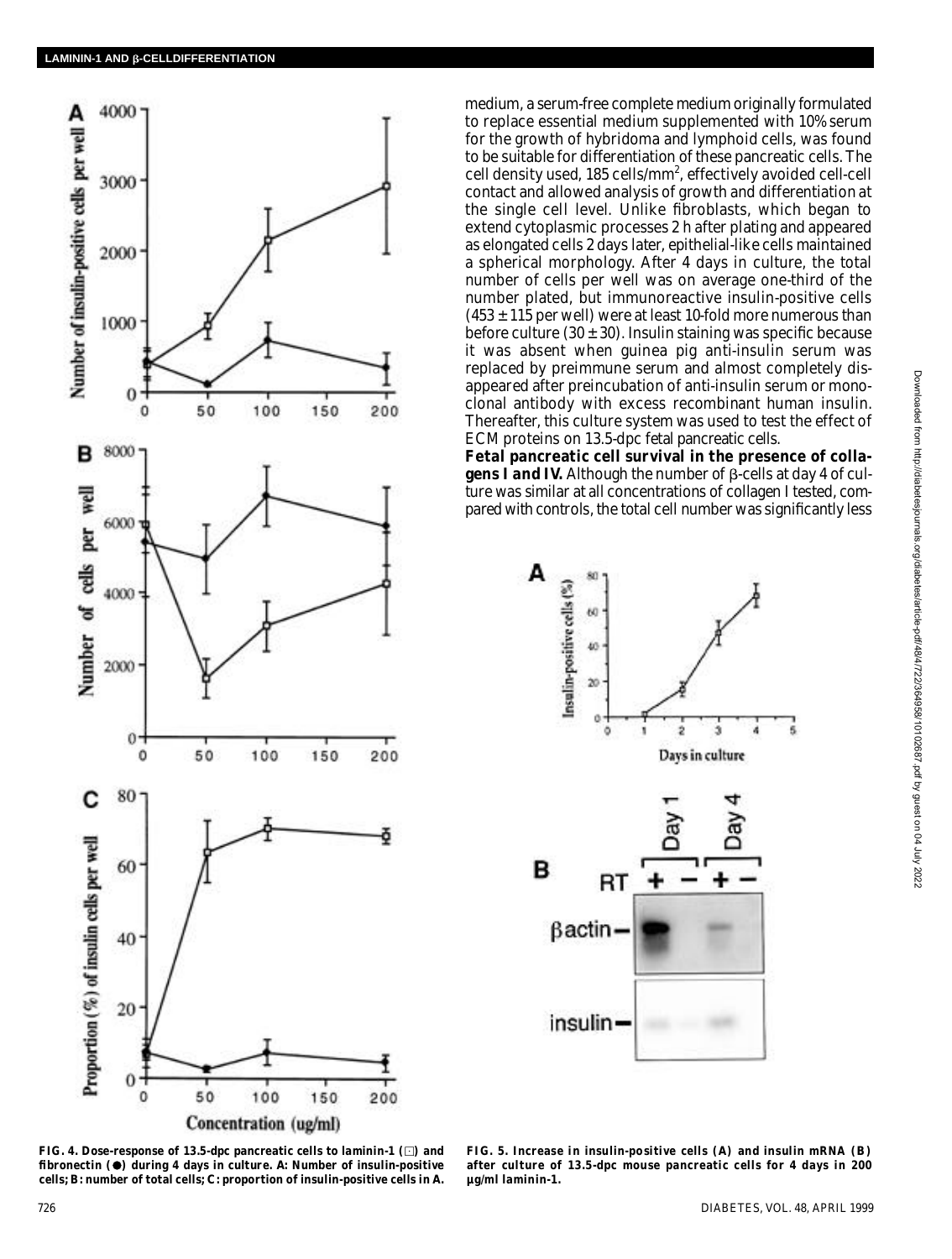

**FIG. 6. Effect of anti–laminin-1 antibody (LAM-1) on induction of insulin-positive cells by laminin-1. LAM-1 (0.5–50 µg/ml) was added with 200 µg/ml laminin-1 at the beginning of the 4-day culture.**  $\blacksquare$ , LAM-1;  $\mathbb Z$ , isotype control.

(*P* < 0.05) in wells coated with 100 and 200 µg/ml collagen I  $(2,094 \pm 162$  and  $1,379 \pm 388)$  than in those coated with 10  $\mu$ g/ml collagen I or medium alone (5,516  $\pm$  165 and 4,751  $\pm$  669) (Fig. 2*A*). Similarly, the total number of cells per well was significantly reduced, by 50–80%, after coating with 10–200 µg/ml collagen IV (*P* < 0.05) compared with medium alone (Fig. 2*B*). The inhibitory effect of collagen I was also clearly



**FIG. 7. BrdU labeling of 13.5-dpc fetal mouse pancreatic cells in culture.** *A***: Representative photomicrographs showing BrdU-positive cells after double staining for BrdU and insulin. At days 1 (***D 1***) and 2 (***D 2***) of culture, BrdU-positive cells were all negative for insulin.** ens are: www.resensume.<br>**2 (***D2***) of culture, BrdU-positive cells were all negative for insulin-<br>At day 3 (***D3***), an occasional BrdU-positive cell was insulin-positive.** By day 4 (D4), all BrdU-positive cells were insulin-positive. B: Label**ing index of BrdU-positive cells.**

evident in combination with fibronectin (Fig. 2*C*). Fibronectin alone at 50–200 µg/ml had no obvious effect . **-Cell differentiation in the presence of laminin-1.** After addition of 50–200 µg/ml laminin-1 into the medium, an increased proportion of cultured pancreatic cells were insulin positive (Fig. 3*A*), although their cellular morphology was similar to cells cultured in the absence of laminin-1.

To determine whether insulin-positive cells expressed markers of other cell types, immunostaining for the acinar cell marker, amylase, and for the mesenchymal marker, vimentin, was performed. Neither amylase- nor vimentin-positive cells were detected in chamber slides 4 days after culture in 200 µg/ml laminin-1. To determine whether insulin-positive cells also expressed other hormones, immunocytochemistry for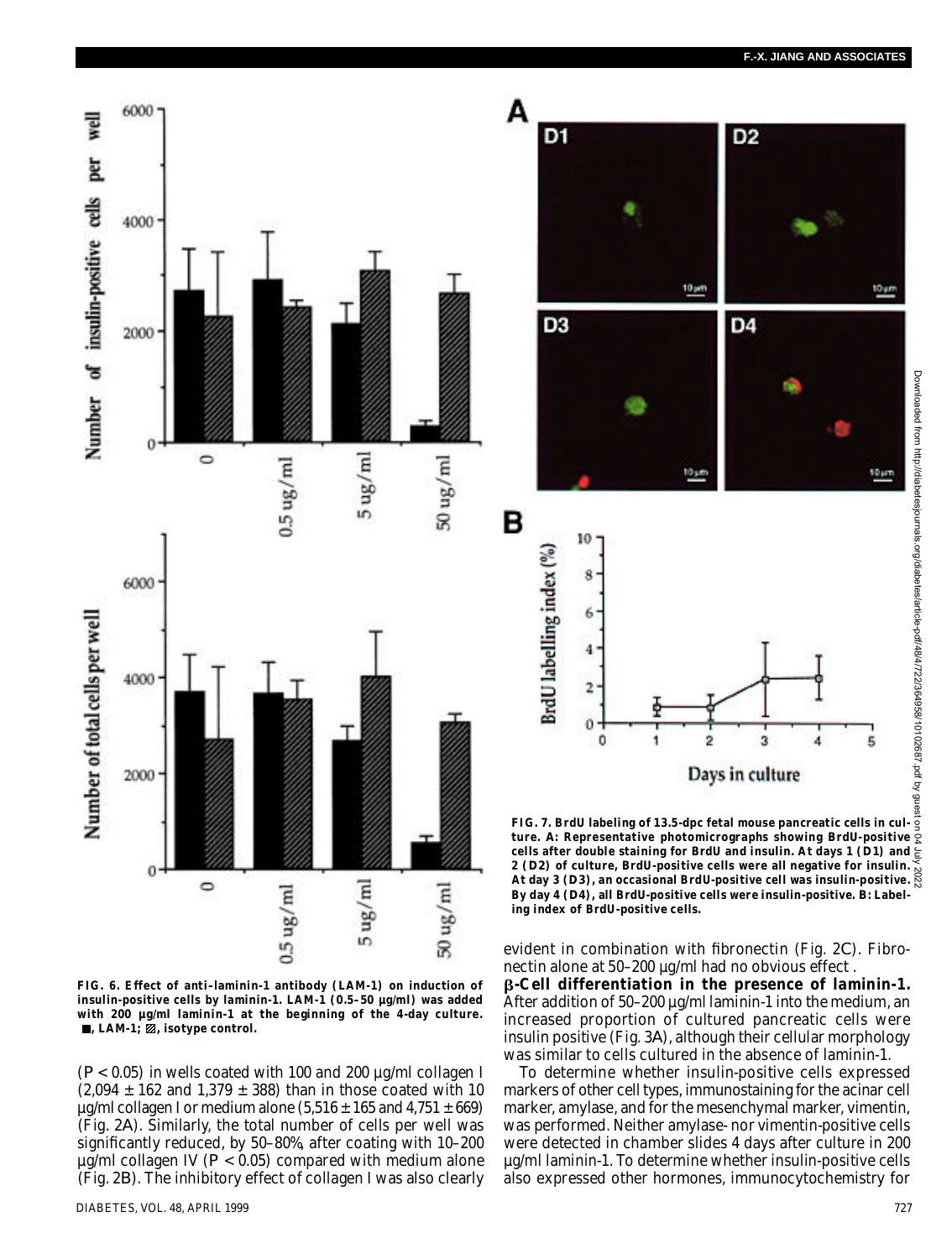glucagon, somatostatin, and pancreatic polypeptide was performed. After 4 days of culture in laminin-1 (200 µg/ml), the number of  $\alpha$ -cells (196  $\pm$  15 per well) was similar to that before culture (180  $\pm$  15), while  $\delta$ - and PP-cells were not detected (Fig. 3*B*). GAF staining was performed to determine whether the insulin-positive cells contained insulin granules characteristic of mature  $\beta$ -cells. Although GAF staining was not intense, cells showed variable GAF positivity (Fig. 3*A*) .

The effect of laminin-1 on  $\beta$ -cell number was strongly dose dependent, with a maximum at 200 µg/ml and minimum at 50 µg/ml (Fig. 4*A*). The total cell number was also dose dependent on laminin-1 (Fig. 4*B*). The proportion of insulinpositive cells in cultures containing 50–200 µg/ml laminin-1 was much higher (60–70%) than in medium alone (5%, *P* < 0.01) (Fig. 4*C*). In the presence of 200 µg/ml laminin-1, the proportion of insulin-positive cells increased linearly over 4 days (Fig. 5*A*); up to 5,000 insulin-positive cells per well were observed at day 4 (Fig. 4*A*). RT-PCR was used to compare insulin mRNA expression at days 1 and 4 of culture. By densitometry of band intensities adjusted for cell number using  $\beta$ -actin as a standard, insulin mRNA expression increased between day 1 and day 4. (Fig. 5*B*). Thus, although the total cell number was significantly decreased after 4 days in culture, as indicated by a less-amplified  $\beta$ -actin band, insulin mRNA was increased, consistent with the increase in the number of insulin-positive cells.

To confirm laminin-1 specificity and exclude the possibility that the increase in  $\beta$ -cell number was caused by another component in the laminin-1 preparation, cells were cocultured with 200  $\mu q$ /ml laminin-1 and the rat monoclonal antilaminin-1 antibody, LAM-1 (0.5–50 µg/ml). In the presence of 50 µg/ml LAM-1, B-cells were almost completely absent (Fig. 6); there was no obvious effect of lower concentrations of LAM-1 or of an isotype control antibody.

To determine whether the increase of  $\beta$ -cells was due to proliferation of existing  $\beta$ -cells or to differentiation of precursor cells, cultures were incubated with BrdU to label newly synthesized DNA. The presence of insulin-BrdU dou-

ble-positive cells was analyzed by fluorescent staining at days 1, 2, 3, and 4 of culture. BrdU-labeled cells were mostly non–insulin-positive at days 1–3 (Fig. 7*A*). The maximum labeling index was only ~2.5%, representing incorporation into only ~100 cells over 4 days (Fig. 7*B*). This result indicates that the increase in insulin-positive cells occurs by differentiation of precursor cells, rather than by proliferation of  $existing$   $\beta$ -cells.

**Laminin-1 expression in vivo.** The effect of laminin-1 in vitro could reflect a role for endogenous laminin in  $\beta$ -cell development. Therefore, we examined the developmental expression of several chains of the laminin family, laminin- $\alpha$ 1, -2, and -5, between 13.5 and 17.5 dpc (Table 1). The laminin  $\alpha$ 1 chain, specific for laminin-1, was detected in the BM of pancreatic ductal epithelium (Fig. 8), but not in the BM of endothelium and smooth muscle (in capsule). The laminin  $\alpha$ 5 chain was not detected in the epithelial BM of day 13.5–17.5 pancreas, but was expressed in the epithelial BM of the bronchia and kidney tubules at 13.5–17.5 dpc, as reported previously (23), and to varying degrees in stratified squamous and small intestinal epithelia and smooth muscle. The laminin  $\alpha$ 2 chain was not detected in any of these tissues.

## **D I S C U S S I O N**

Extracellular factors that regulate islet cell lineage differentiation in the pancreas are poorly defined. Studies of these factors have been hampered by the lack of a simple and effective in vitro assay system. We have developed a system based on the culture of limiting numbers of fetal pancreatic cells in a serum-free complete medium. Low cell density was used to avoid any effect of direct cell-cell contact, one of the mechanisms that may regulate cell growth, differentiation, and apoptosis (27). Serum-free complete medium was used because serum may contain >1,000 components, including growth factors and inhibitory substances, which could compromise the interpretation of the studies. The present dissociated cell culture method, therefore, as well as previous organ culture methods (1,15,16), may prove useful for elucidating islet-cell differentiation.

## TABLE 1

Expression of laminin-1 and -5 in epithelial basement membrane of different organs analyzed by immunofluorescence staining between 13.5 and 17.5 dpc of development in CBA mice

| <b>Epithelial BM</b>       | Stage (dpc) | Laminin-1 | Laminin-5 |
|----------------------------|-------------|-----------|-----------|
| Pancreas (ducts)           | 13.5        | $^{+}$    |           |
|                            | 15.5        | $+ +$     |           |
|                            | 17.5        | $+ +$     |           |
| Kidney (tubules)           | 13.5        | $+ +$     | $+$       |
|                            | 15.5        | $++$      | $+$       |
|                            | 17.5        | $++$      | $++$      |
| Lung (bronchi)             | 13.5        |           | $^{+}$    |
|                            | 15.5        | $+$       | $++$      |
|                            | 17.5        |           | $+ +$     |
| Intestine                  | 13.5        |           |           |
|                            | 15.5        |           |           |
|                            | 17.5        |           | $^{+}$    |
| Skin (stratified squamous) | 13.5        |           |           |
|                            | 15.5        |           | $+$       |
|                            | 17.5        |           | $^{+}$    |

Laminin-1 and -5 were not detected in liver, but the latter was expressed in the BM of liver capsule. Laminin-2 was not detected in any tissue. –, not detected; +, weak to moderate expression; ++, strong expression.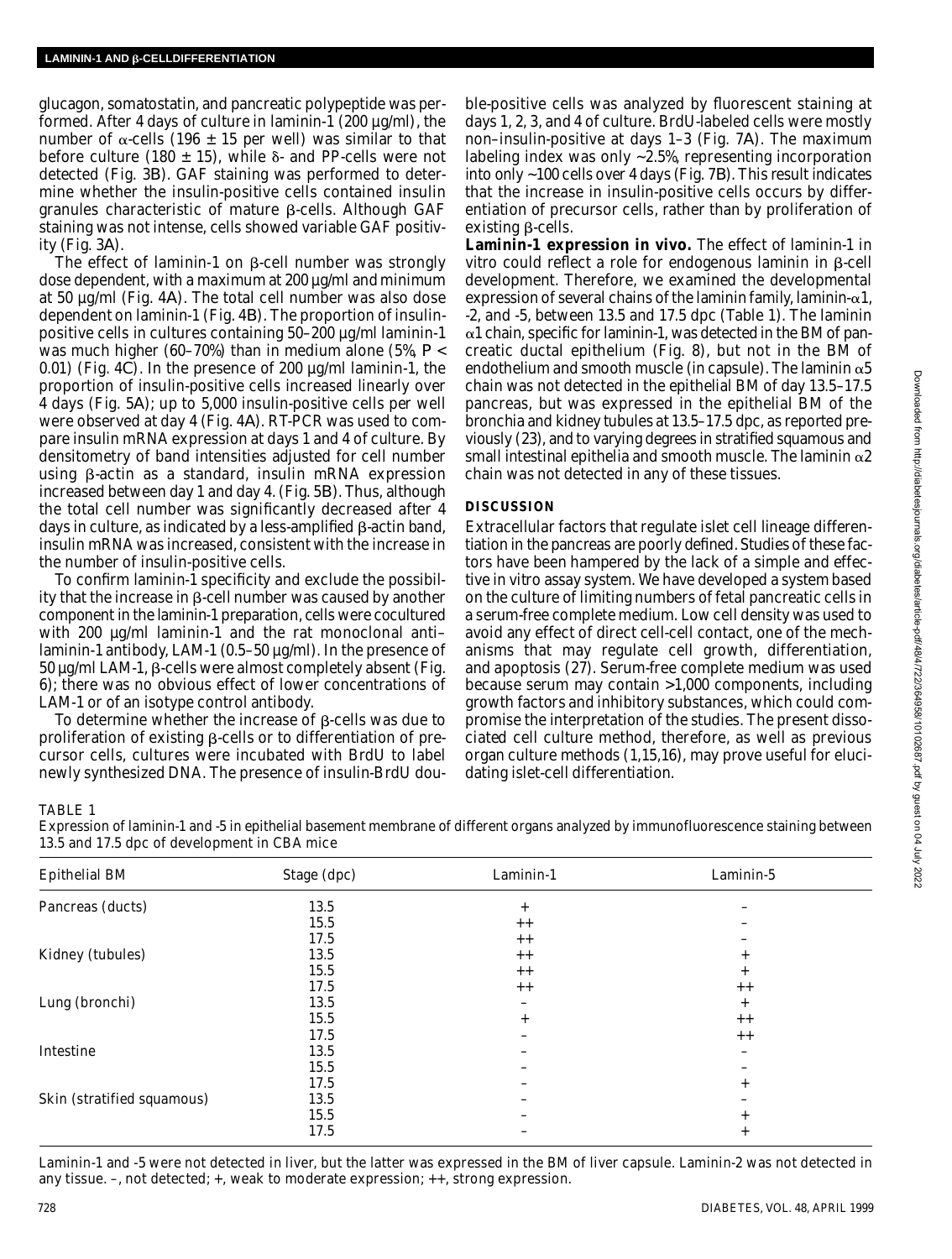

**FIG. 8. Expression of laminin-1 in fetal mouse pancreas analyzed by immunofluorescence staining with a rat monoclonal antibody to** laminin α1 chain. Laminin-1 expression in the BM () of fetal pancre**atic epithelium at 13.5 dpc (***A***), 15.5 dpc (***B***), and 17.5 dpc (***C***) is shown.**

Our studies demonstrated that laminin-1 promotes selective differentiation of pancreatic precursor cells into insulin-producing β-cells in vitro. After 4 days of culture in the absence of laminin-1, the total number of surviving pancreatic cells decreased by two-thirds, but the number of insulin-expressing cells increased 10-fold. This appears to represent a significant commitment to  $\beta$ -cell differentiation from pancreatic epithelial cells at 13.5 dpc. In the presence of laminin-1, the number of  $\beta$ -cells increased 60-fold, whereas the number of  $\alpha$ -cells remained unchanged and  $\delta$ -, PP-, and acinar cells were not detected. Thus, pancreatic cellular differentiation in the presence of soluble laminin-1 in vitro differs from that in vivo, where  $\alpha$ -,  $\beta$ -,  $\delta$ -, and PP-cells and acinar cells were all observed

17.5 dpc. However, laminin-1 was specifically expressed in the BM of the fetal pancreatic epithelium, implying that it plays a role in  $\beta$ -cell differentiation in vivo. The effect of laminin-1 was blocked by anti–laminin-1 monoclonal antibody, excluding the possibility that our findings were due to contaminants in the laminin-1 preparation. The upregulation of expression of insulin mRNA in the dissociated pancreatic cells after 4 days of culture in laminin-1 provides additional evidence that these insulin-positive cells are insulin-transcribing  $\beta$ -cells. GAF staining suggests that these  $\beta$ -cells had differentiated to the stage of packaging insulin hexamers into granules characteristics of mature  $\beta$ -cells. BrdU was incorporated into the DNA of only a very small population of non–insulin-positive cells at days 1–3 that were insulin-positive cells at day 4, consistent with the idea that insulin-positive cells developed predominantly by differentiation from precursor cells in day-13.5 fetal pancreas. It is not clear why the total cell number decreased in the presence of laminin-1. In the presence of  $\frac{5}{8}$ laminin-1, a subpopulation of cells may selectively adhere to  $\frac{a}{4}$ the culture plate, although adherence per se is unlikely to  $\frac{3}{5}$ account for the differentiation effect. Many primary and transformed cells need to adhere for survival and proliferation. We  $\geq$ are not aware of evidence, however, that attachment per se  $\frac{3}{4}$ induces substantial differentiation. On the contrary, attachment  $\frac{8}{5}$ of many types of cells induces dedifferentiation, not differentiation. Expression of laminin-1 in the BM of the fetal pancreatic epithelium implies that epithelial cells, not fibroblasts, express receptors for laminin-1. It is likely that laminin-1 selectively binds to precursor epithelial cells to induce changes  $\frac{8}{8}$ that then enable them to attach and differentiate.

Laminin-1 plays an important role in proliferation and dif- $\frac{3}{2}$ ferentiation of many cell types during development (28). It is  $\frac{5}{60}$ a heterotrimeric glycoprotein (relative molecular weight =  $\frac{2}{5}$ 850,000) composed of  $\alpha$  (400 kDa), β (210 kDa), and  $\gamma$  (200  $\frac{\aleph}{\aleph}$ kDa) disulfide-bonded chains (28,29). More than 10 different  $\frac{8}{9}$ laminin chains have been cloned, including  $\alpha$ 1–5,  $\beta$ 1–3, and  $\frac{\alpha}{6}$  $\gamma$ 1–2, and it is assumed that 11 different isoforms may exist  $\frac{2}{5}$ (30). Laminin-1 is the earliest described and most extensively  $\frac{88}{3}$ studied member of this family. By electron microscopy, the  $\frac{a}{4}$ structure of laminin-1 was shown to be cruciform, with one. long and three short arms. The three similar short arms are  $\frac{5}{8}$ contributed by the NH<sub>2</sub>-terminal globular regions of the  $\alpha$ 1,  $\beta$ 1, and  $\gamma$ 1 chains, whereas the long arm is formed by the three  $\frac{8}{5}$ chains, linked together by disulfide bonds (13). Laminin-1 $\frac{5}{5}$ ( $\alpha$ 1β1γ1) is expressed by many embryonic epithelial cells (28)  $\frac{8}{60}$ and has been shown to induce specifically  $\beta$ -casein gene expression in mammary epithelia (31) and neuron generation from retinal neuroepithelial cells (32). The cross region of laminin-1 selectively promotes fetal lung epithelial cell proliferation; the outer globular region of the  $\alpha$ 1 and  $\beta$ 1 chains mediates epithelial cell polarization; and the inner globular region of the  $\beta$ 1 chain binds to heparin sulfate proteoglycan and stimulates lumen formation (29,33). There are at least two families of laminin-1 receptors: the integrin family and the non-integrin family (14). The spatial and temporal expression of these receptors during pancreatic development and their involvement in signaling the laminin stimulus into cytoplasma and nucleus are currently under investigation. It remains to be defined how laminin-1 binds to receptors on fetal pancreatic epithelial cells; as with receptors on other embryonic epithelium, binding possibly occurs to the globular domains at the COOH-terminal of the  $\alpha$ -chain. Downloaded from http://diabetesjournals.org/diabetes/article-pdf/48/4/722/364958/10102687.pdf by guest on 04 July 2022